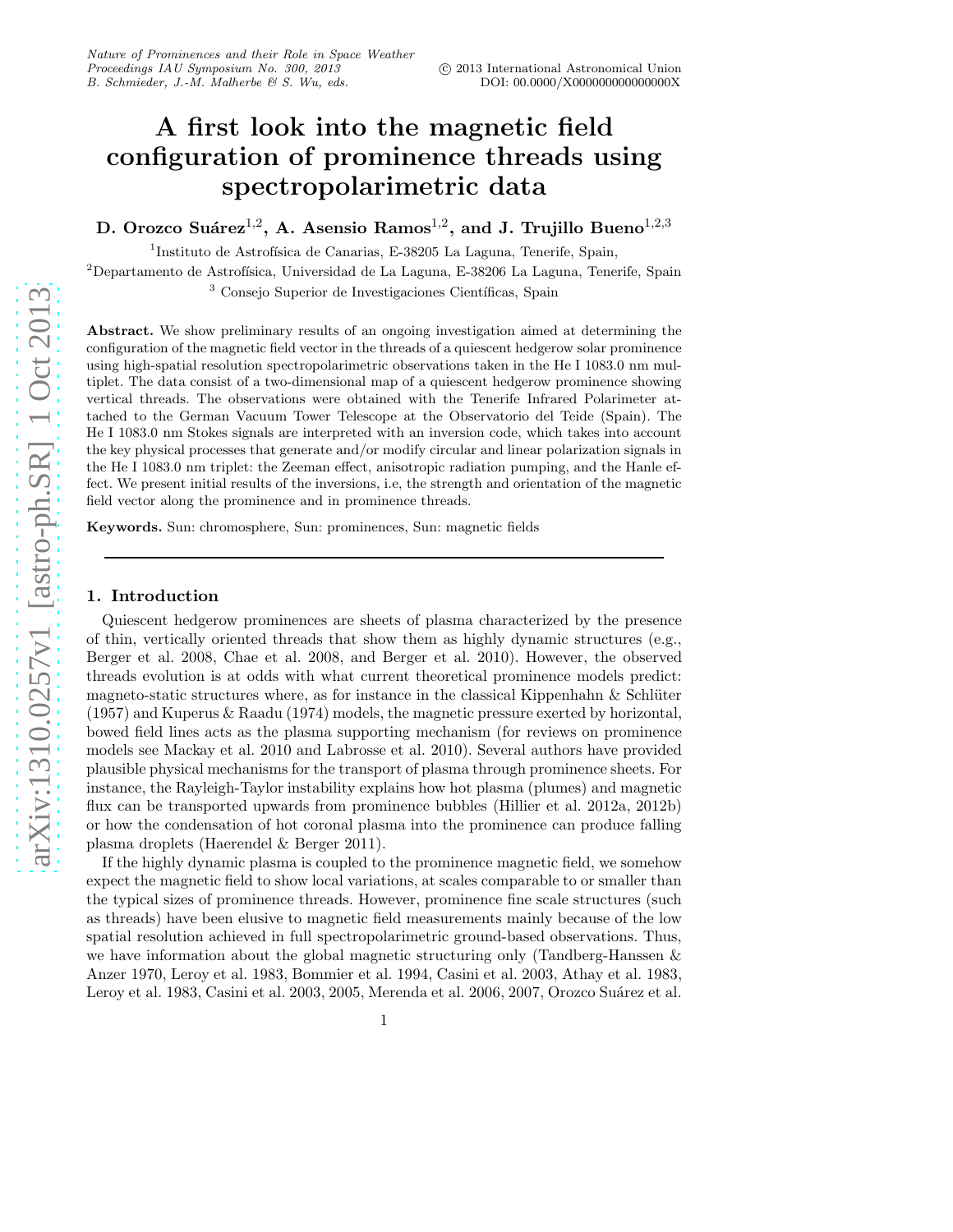## 2 D. Orozco Suárez

2013). Knowing the magnetic field configuration in prominence threads is important in order to test the different proposed physical scenarios for the threads dynamic behaviour. Here, we present preliminary results of an ongoing investigation aimed at determining the configuration of the magnetic field vector in the threads of a quiescent hedgerow prominence.

## 2. Observations and data analysis strategy

To infer the magnetic field configuration in prominence threads we used spectropolarimetric observations taken in the 1083 nm spectral range. This spectral range contains the He I 1083.0 nm triplet which is sensitive to the joint action of atomic level polarization (i.e., population imbalances and quantum coherences among the levels sublevels, generated by anisotropic radiation pumping) and the Hanle (modification of the atomic level polarization due to the presence of a magnetic field) and Zeeman effects. In this triplet, the Stokes Q and U signals detected in prominences are dominated by atomic level polarization and the Hanle effect while Stokes V is mostly dominated by the longitudinal Zeeman effect. This makes the He I 1083.0 nm triplet to be sensitive to a wide range of field strengths, from dG to kG. Moreover, we know the physics of the Hanle and Zeeman effects in this triplet, which is described in detail in Trujillo Bueno et al. (2002), Socas-Navarro et al. (2004), Trujillo Bueno & Asensio Ramos (2007), and in the book of quantum theory of polarization by Landi and Landolfi (2004). The He I 1083.0 nm triplet has already provided remarkable results regarding the magnetic field structure of quiescent and active region filaments and prominences (e.g., Lin et al. 1998; Trujillo Bueno et al. 2002; Merenda et al. 2006, Orozco Suarez et al. 2012, 2013, Kuckein et al. 2009, 2012a,b, Xu, Z. et al. 2012).

The data we present here correspond to a two-dimensional map of a quiescent hedgerow prominence. They were taken at the German Vacuum Tower Telescope at the Observatorio del Teide (Spain) with the Tenerife Infrared Polarimeter (Collados et al. 2007). The pixel sampling is 0.5 arcseconds and the spectral sampling 1.1 picometers. The exposure time per slit position was about 30 seconds that allowed us to achieve high signal-tothe-noise ratios in linear and circular polarization. It took 1.5 hours to scan the whole prominence during stable seeing conditions. Figure 1 (top left panel) shows the Stokes I peak intensity corresponding to the 2D map. The field of view is about  $60'' \times 80''$ . We estimate a spatial resolution of about  $1''$ -1.<sup>7</sup>5, which is rather at the limit to detect prominence fine scale structures. In the map, vertical threads, a prominence foot, and a cavity are clearly distinguishable. The integrated Stokes Q, U, and V absolute value signals are also represented in Fig. 1. The Stokes Q and U signals are prominent at the prominence foot (right part). In the prominence body we mostly detect Stokes Q signals. Interestingly, there is a remarkable amount of Stokes V signals in the upper part of the prominence. Note that, close to the solar limb, there is a considerable amount of Stokes signals corresponding to solar spicules.

For modelling and interpreting the He I 1083.0 nm triplet polarization signals we have applied an user-friendly diagnostic tool called "HAZEL" (from HAnle and ZEeman Light, Asensio Ramos et al. 2008). This code allows us to determine the strength, inclination and azimuth of the magnetic field vector in all pixels with measurable linear polarization signals. It takes into account the key physical processes that generate and/or modify circular and linear polarization signals in the He I 1083.0nm triplet: the Zeeman effect, anisotropic radiation pumping, and the Hanle effect. The radiative transfer is taken into account assuming a suitable slab model.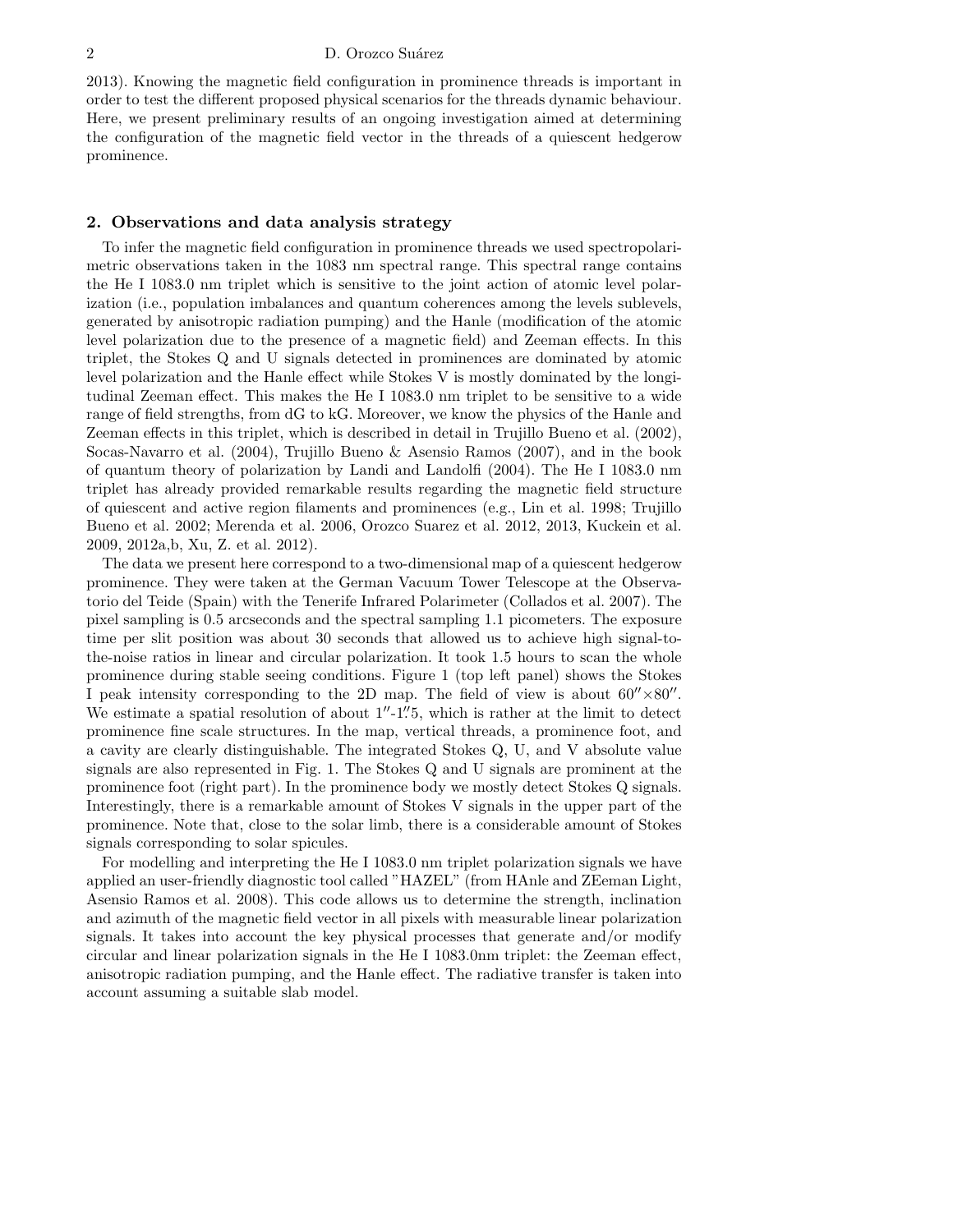

Figure 1. Top panels display the Stokes I peak intensity and the integrated Stokes Q, U, and V absolute value signals corresponding to the observed quiescent prominence. Bottom panels show the inferred field strength, inclination and azimuth values corresponding to the prominence as well as the optical depth. Black (purple) colour in the top (bottom) panels represents the solar disk as well as pixels with little signal (and therefore excluded from the analysis). Note that the inclination is measured with respect to the local vertical and the azimuth is measured counterclockwise with respect to the line of sight direction.

#### 3. Preliminary results and future work

Figure 1 (bottom panels) shows the strength, inclination, and azimuth of the field vector inferred with the HAZEL inversion code. We display only the horizontal solution[†](#page-2-0) since it is in line with most model predictions, i.e., with the fact that the prominence material should be sitting in dipped magnetic field lines. The field strength is about 10- 15 Gauss and increases up to 40 Gauss in the upper part of the prominence. The field vector is about 90 degree inclined with respect to the local vertical in the prominence body. It becomes slightly more vertical at the foot. Finally, the field vector azimuth is about 30 degree. This result roughly agrees with previous measurements (e.g., Casini et al. 2003). In the same figure we show the optical depth of the He I 1083.0 nm triplet. We obtain optical depths of the order of 0.5 in the prominence body and of about 1.5 in the prominence foot.

In Figure 2 we show a zoom corresponding to a central part of the prominence. Note that the image has been rotated in order to show the threads vertically aligned. At least,

<span id="page-2-0"></span>† When interpreting the He I 1083.0 nm multiplet, there are several magnetic field vector configurations compatible with the observed polarization signals. These result from the 180<sup>°</sup> azimuth ambiguity and for the so-called 90° ambiguity of the Hanle effect. The latter provides two solutions which differ by about 90 degree in the field inclination, leaving us with a horizontal and vertical solutions. A detailed explanation about the existing ambiguities in the He I 1083.0 nm triplet can be found in Asensio Ramos et al. (2008).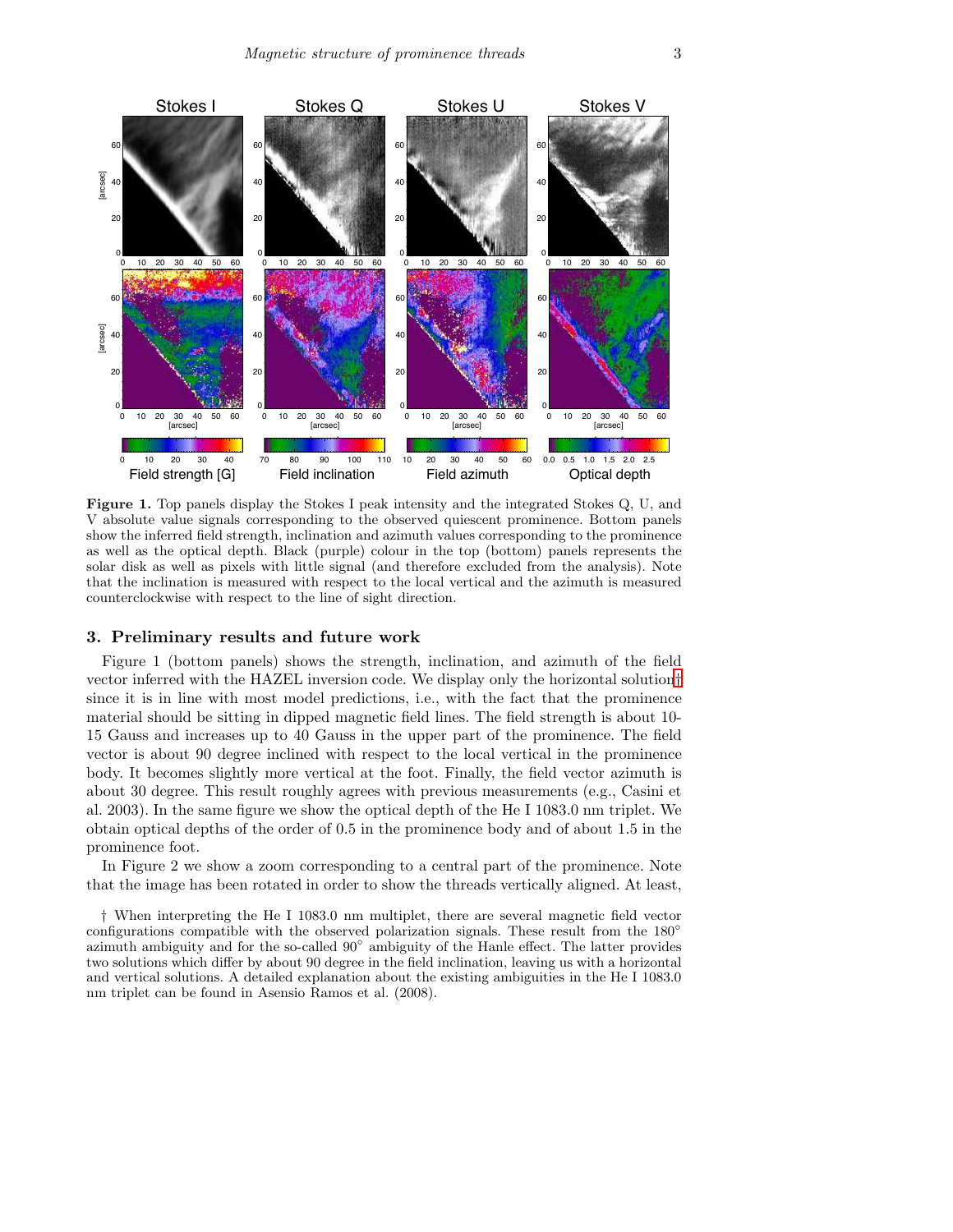

Figure 2. Intensity map showing a zoom to vertical prominence threads and the inferred magnetic field strength, inclination, and azimuth. Note that the map has been rotated to put the threads vertically. In the field strength, inclination, and azimuth maps the purple areas correspond to pixels with no emission in the He I 1083.0 nm triplet.

two threads can be outlined in the peak intensity plot. However, at a glance we do not appreciate neither local variations in the field vector or correlations between the thread pattern in the intensity images and the magnetic field vector. Interestingly, there is a field strength gradient (the field strength decreases from left to right). This gradient in the field strength is uncorrelated with the peak intensity or with the inclination and azimuth maps. The inclination of the field is about constant. The azimuth also shows a slight variation from the left  $(30^{\circ}-40^{\circ})$  to the right  $(15^{\circ}-20^{\circ})$ . In summary, we can conclude that the magnetic field along the prominence body where there are vertical threads is rather homogeneous. This suggests that the plasma concentrations that give rise to the threads are detached from the magnetic field. This would be in line with the magneto-convection scenario proposed by Berger et al. (2008). Since this is the first measurement of the field vector in quiescent hedgerow threads we wonder whether long integration times and/or lack of spatial resolution may be hampering the analysis. For instance, highly dynamic structures (such as threads) may washout the magnetic field vector information encoded in the measured Stokes parameters. This possibility seems not very plausible because we spatially resolve the prominence threads. These data are being analysed in very much details and we hope to publish the final results very soon.

As a concluding comment, we highlight that presently it is possible to determine the strength and orientation of the magnetic field in solar prominences by interpreting the Stokes I, Q, U, and V profiles of the He I 1083 nm triplet. In this case, we have analyzed data corresponding to a quiescent hedgerow prominence. The data allowed us to look at the magnetic configuration of prominence threads. We found that the orientation of the magnetic field vector is constant and does not show small-scale spatial variations at a resolution of 1′′–1. ′′5. Certainly, full spectropolarimetric observations in the He I 1083.0 nm multiplet at very high spatial resolutions such as those achievable with GREGOR at present time or EST, ATST, and SOLAR-C in the near future, will help up to determine the local variations (if any) of the magnetic field vector in solar prominences.